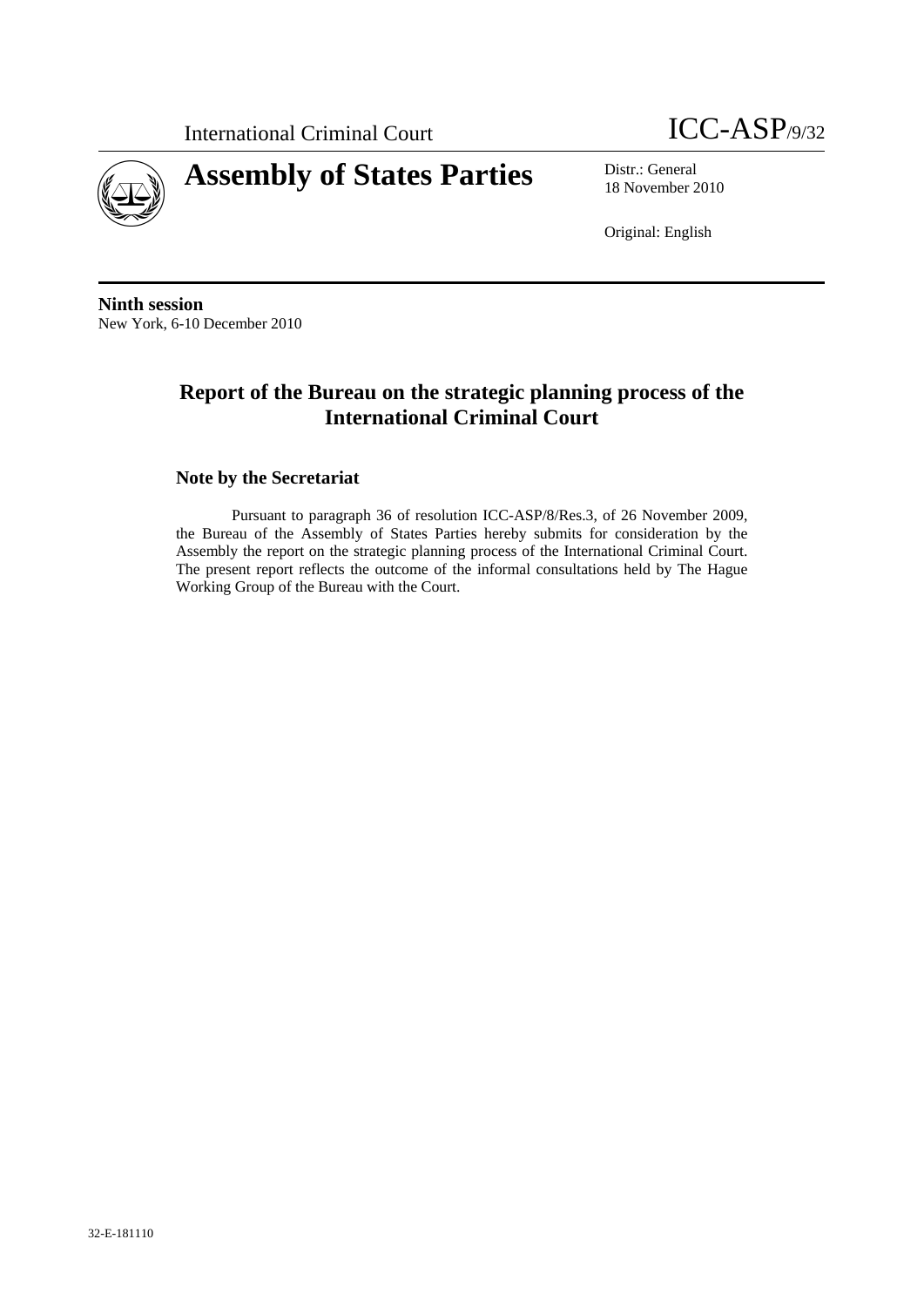# **I. Main past steps in the ICC's strategic planning process**

1. The Assembly of States Parties ("the Assembly") early on expressed a strong interest in encouraging strategic planning as an integral part of setting-up and managing the Court's multiple activities in implementing the Rome Statute.<sup>1</sup>

2. In 2006, the Court adopted its first Strategic Plan,<sup>2</sup> providing "a common framework for the Court's activities over the next ten years, with particular emphasis on the three immediate years". This document was intended to set out "the clear direction and priorities that will guide the Court as it carries out the mandate of the Rome Statute. In doing so, the Plan will ensure continued internal coordination of the Court's activities. Through communication around the Plan the Court also intends to further strengthen its vital relationships with States, international organizations and civil society".<sup>3</sup>

3. On the basis of the experience acquired, the Court reviewed its Strategic Plan in 2008 and a revised set of strategic objectives covering the years 2009-2018 was adopted after a full set of consultations with States Parties and civil society organizations.

4. At its eighth session, the Assembly welcomed these efforts and endorsed a number of recommendations contained in the Bureau's report on the Strategic Plan.<sup>4</sup>

5. In 2010, the Court decided to continue putting its activities in the context of the three strategic goals defined in  $2008<sup>5</sup>$  On this basis, a set of eight strategic priority objectives for 2011 was identified, whereas seven long term objectives to be achieved by 2018 were also included into the Court's strategic framework for the years to come.

# **II. Strategic planning and the Assembly of States Parties**

6. While elaboration and implementation of the Strategic Plan is a process entirely under the responsibility of the Court, the Assembly has demonstrated over the years a continuous interest in and support for the Court's strategic planning process and its implementation. During its eighth session, the Assembly gave detailed guidance on results achieved and future orientation of the continuous dialogue between the Court and the Assembly as related to the ongoing development of a strategic framework for the Court's activities period.<sup>6</sup>

 $1$  ICC-ASP/4/Res.4, para. 12.

ICC-ASP/5/Res.2.

ICC-ASP/6/Res.2.

ICC-ASP/7/Res.3, para. 25. ICC-ASP/8/Res.3, paras. 32-36.

<sup>&</sup>lt;sup>2</sup> Strategic plan of the International Criminal Court (ICC-ASP/5/6).<br><sup>3</sup> ICC ASP/5/6, para 2

<sup>&</sup>lt;sup>3</sup> ICC-ASP/5/6, para. 3.

 $^{4}$  ICC-ASP/8/46.

Report on the activities of the Court (ICC-ASP/9/23), paras. 119 - 123.

Resolution ICC-ASP/8/Res.3, paras. 32-36: "32*. Welcomes* the Report of the Bureau on the Strategic Plan 9, *welcomes also* the efforts of the Court to implement a strategic approach based on the document entitled "Revised strategic goals and objectives of the International Criminal Court for 2009-2018" and the substantial progress made by the Court in the implementation of the strategic goals and objectives, and *underlines* the importance of a credible process of strategic planning, that has a guiding impact on the definition of the Court's annual priorities and work programmes as well as on budgetary allocations; 33. *Reiterates* the need to continue to improve and adapt outreach activities, and *encourages* the Court to further develop and implement the Strategic Plan for Outreach in affected countries; 34. *Considers* that the issue of wider communication on the Court and its activities is of strategic nature and that an adequate mix of policies, means and methods is needed to meet this significant challenge, hence *encourages* the Court, taking into account the distinct responsibilities and mandates of its organs, to report on a Court-wide plan on public information to the ninth session of the Assembly of States Parties as well as to reinforce the Court's internal coordination of communications activities to maximize their impact; 35. *Takes note* of the recent presentation by the Court on victims' strategy and *considers* that the implementation of this strategy constitutes a priority of major importance for the Court in the years to come; *Reiterates* the importance of the relationship and coherence between the strategic planning process and the budgetary process, which is crucial for the credibility and sustainability of the longer-term strategic approach, *decides* to keep the issue of the location of Court activities under active review with a view to assisting the Court in due time in formulating a strategy based on adequate preparation and empirical experience, *requests* that adequate attention being given to changing circumstances and significant emerging issues to be considered in adapting the Strategic Plan in order to enable the Court to meet new challenges, *recommends* that the Court continue the constructive dialogue with the Bureau on the strategic planning process, including the victims' strategy, and its different priority dimensions, and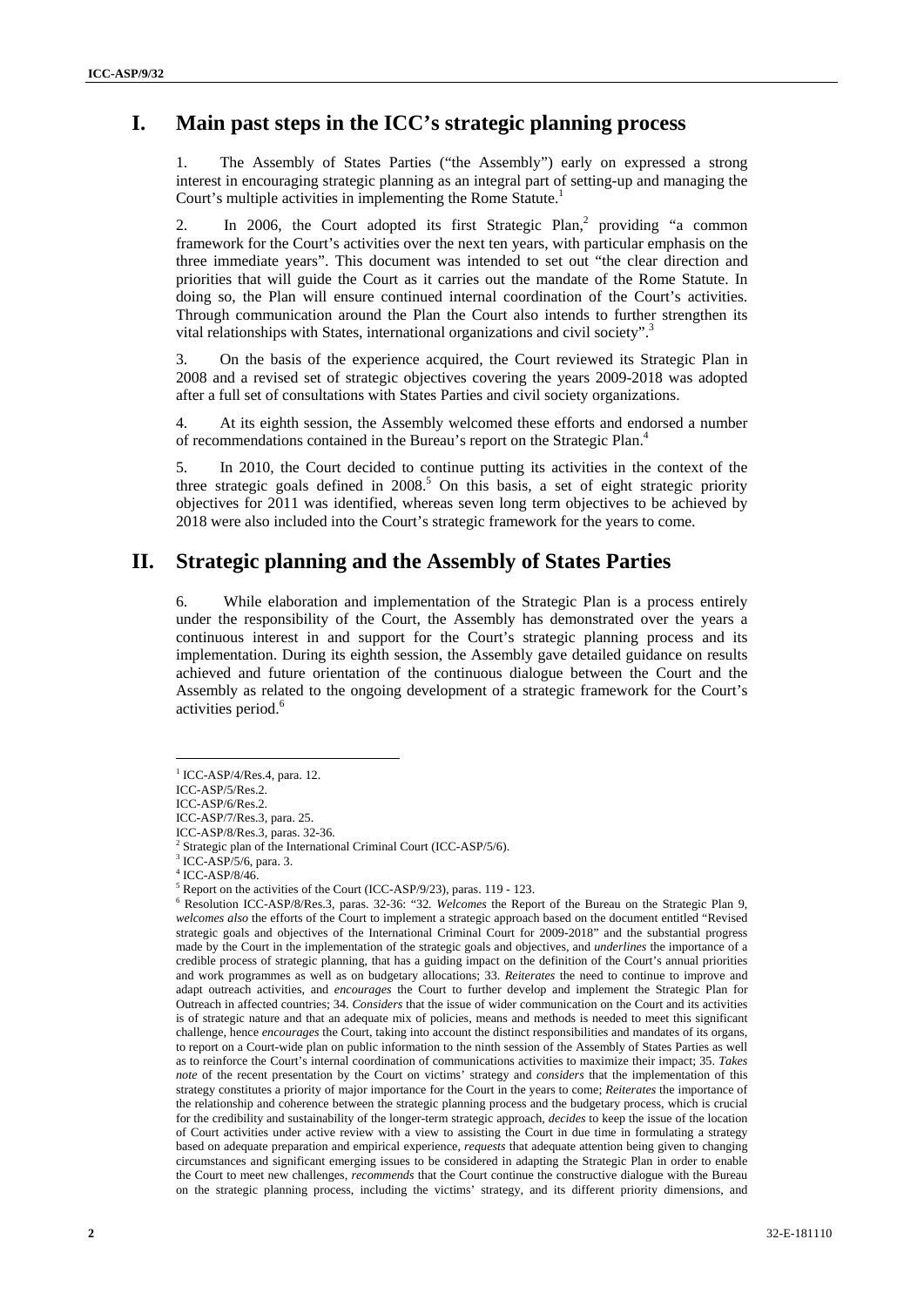7. The general approach that should characterize this dialogue and guide the positive interaction between the Court and the Assembly in the implementation and development of the strategic planning process was described as follows:

"The underlying premise for the work undertaken was that the Strategic Plan and its components form an internal management tool for the Court. As such, the aim of the Working Group was not to embark on a redrafting exercise with regard to the Plan or to engage in "micro management" of the Court. Rather, the aim was to enter into a dialogue with the Court with a view to giving States Parties an opportunity to comment on the activities carried out by the Court and provide input to the Court on these issues, as well as enabling States Parties to stay abreast of developments in the strategic planning process".<sup>7</sup>

8. This dialogue is to be conducted in the spirit of confident inter-institutional cooperation, with the perspective of developing a "win-win" approach, which should continue to characterize the interaction and contribute to the wider debate on the future evolution of the Court.

Placed at the intersection of the annual planning and budgeting process and the development of a medium- to long-term perspective on the development of the Court, while emphasizing the specific nature and objectives of these two processes, the strategic planning process should be focused on the implementation of past orientations and recommendations as well as on the updating and development of the Strategic Plan, as warranted by current evolutions in the role and functions of the Court and in the environment in which it operates. In this perspective, the ICC Strategic Plan should constitute a credible planning tool, based on verifiable efficiency and effectiveness parameters that set the development of the Court and its organs within the context of a longer time frame.

10. In this perspective, it should be highlighted that the Court intends to update its Strategic Plan every three years, as it did in August 2008. In due time, States Parties should be ready to participate in preliminary informal consultations with a view to contributing substantive inputs to the preparation of this review.

# **III. Follow up to the eighth session of the Assembly and strategic planning in 2010**

11. On the basis of these orientations, the Bureau designated in January 2010 Ambassador Jean-Marc Hoscheit (Luxembourg) as facilitator for the consultations of States Parties and the dialogue between the Court and States Parties in the framework of The Hague Working Group of the Bureau ("the Working Group").

12. Consultations were also held with representatives of the NGO community.

13. The Strategic Plan as such as well as the following priority issues were discussed during the Working Group on the basis of presentations and working papers elaborated by different representatives of the Court:

- (a) Relationship between the Strategic Plan and the annual budget of the Court;
- (b) Outreach and communications.

14. In order to allow for a holistic approach of the issues related to victims and affected communities, including the implementation and review of the victims' strategy and the results of the stocktaking exercise on the Impact of the Rome statute system on victims and affected communities at the Kampala Review Conference,<sup>8</sup> it was decided to dedicate a separate facilitation to this issue, and Ms. Miia Aro-Sánchez (Finland) and Ms. Elena Bornand (Chile) were designated to conduct this facilitation.

 *requests* the Court to submit to the ninth session of the Assembly an update on all activities related to the strategic planning process and its components;".  $7 \text{ ICG} \land \text{SD}/7/20$  pers 12

ICC-ASP/7/29, para. 12.

<sup>8</sup> RC/ST/V/1.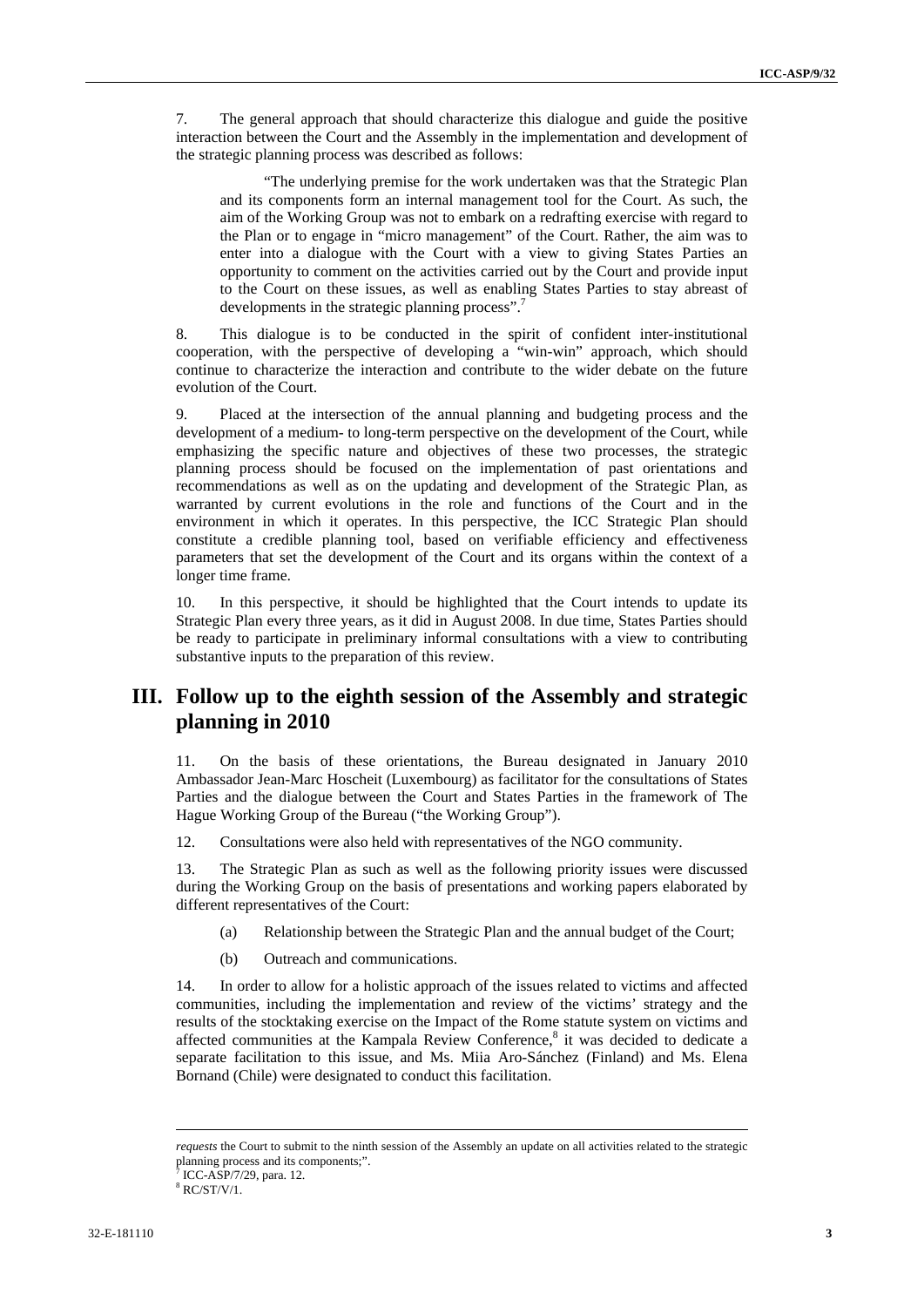15. During these consultations, progress achieved so far, as well as pending difficulties and/or delays in the implementation of the objectives of the Strategic Plan in general, as well as of the priorities for 2010 have been assessed and discussed by States Parties. An overview of the priorities for 2011 was also provided and elaborated in the context of the presentation of the proposed budget for 2011. This process of assessing actual achievements in searching agreed priorities and the objective diagnostic of possible reasons for (partially) insufficient and/or delayed achievements was considered of upmost importance for the credibility of the strategic planning process and appropriate retroaction into the budget cycle needed to be ensured and improved.

16. In general, the process of strategic planning was welcomed by States Parties as an important management tool for the future development of the Court up to 2018. The credibility of strategic planning needs to be maintained and strengthened by establishing its impact on policies, budgetary allocations and operational decisions which needs to be placed firmly within the goals and priorities defined by the Strategic Plan. The translation of strategic objectives into daily operations by the Court needs to be monitored with the help of a short set of quantitative and qualitative performance indicators.

17. While providing medium- to long-term guidance, the Strategic Plan needs to be flexible enough to take into account new, emerging issues of significant importance for the future development of the Court and its activities, and must be adapted accordingly as the need arises. In this process, constant and substantive dialogue between the Court and States Parties, as well as with representatives of civil society, based on early and full information, within the limits of existing mandates, is essential.

### **IV. Priority issues**

### **A. Relationship between the Strategic Plan and the annual budget of the Court**

18. The interaction between the Strategic Plan and the annual budgetary procedure is crucial for the credibility of the planning process. It is specifically through budgetary allocations that the strategic orientations should be translated into operational policies. This link is being emphasized in the introduction to the annual proposed programme budget and the Court continues to refine this process in the context of the budget each year. The structure of the budget and its presentation should highlight this interface, thus clearly setting the proposed annual budget allocations within the context of the longer term strategic planning. The expectation was expressed that the Court should work towards setting a hierarchy of its priorities in order to facilitate strategic and budgetary choices, while implementing the mandates defined by the Rome Statute and taking into account objective requirements and constraints.

19. States Parties were informed of the cascading process through which overall strategic goals as defined in the Strategic Plan were specified through annual priority objectives, which in turn were translated into major programmes, programmes and subprogrammes and the individual objectives assigned to the staff of the Court. This process should ensure the overall coherence between the medium- to long-term strategic planning process, annual budget allocations and concrete operational decisions. In this process, the search for increased effectiveness and efficiency should constitute constant and horizontal parameters in Court operations, thus contributing in particular to an improved performance of the core missions of the Court.

20. Strong interest was expressed in the development of a coherent and efficient set of quantitative and qualitative performance indicators that should provide reliable information not only on annual budgetary performance, efficiency and effectiveness of expenditure, but also provide information for the overall assessment on progress achieved in reaching larger medium- to long-term strategic goals and, as the case may be, on possible obstacles and/or delays in this context. Lessons learned through this process need to retroact into and impact, as required on policies, management decisions, human resource and budgetary allocations and other operational decisions.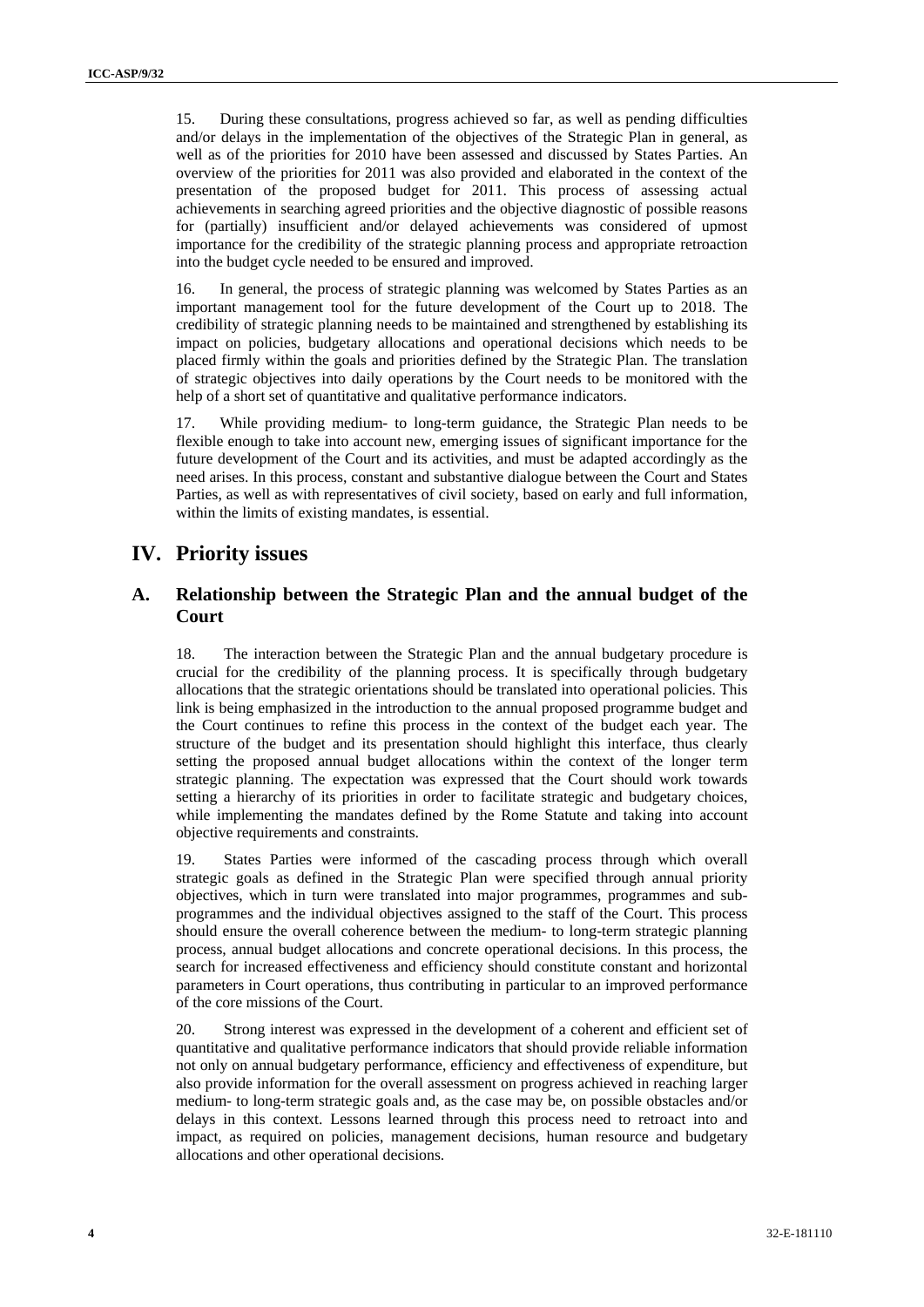21. In preparing the adoption of the annual budget, due consideration should be given to the necessary coherence of budgetary orientations with the overall strategic objectives of the Court. This coherence requirement should also be taken into account in the context of envisaged improvements of the budgetary processes and methodologies.

#### **B. Outreach and communications strategy**

22. The importance of pursuing a strong and consistent outreach strategy $9$  to affected communities through adapted media and methodologies, and in languages accessible to the communities concerned, was underlined and emphasized also in the context of the victims' strategy.

23. States Parties welcomed the presentation by the Court of its report on the public information strategy  $2011-2013$ ,<sup>10</sup>as this issue had been flagged as a priority concern during the eighth session of the Assembly.<sup>11</sup> In particular, it was noted that the successful performance of the Court's judicial tasks would be, in itself, a significant boost to the Court's outreach and communication strategy. The document discussed indentified fundamental principles, a limited set of objectives, including specific public information related objectives from the Office of the Prosecutor, a number of programmatic action lines, notably five programmes directed towards specific audiences (general public, academic institutions, legal communities, NGOs and media), as well as indications on monitoring and evaluation and resources needed.

24. Taking account of the Court's 2010 priority "to increase the extent to which the ICC is known and the accuracy with which the ICC is perceived by local populations as well as global audiences in comparison to 2009", it was generally felt that public information and communication will constitute a significant challenge for the ICC for the years to come and that, accordingly, an adequate mix of policies, means and methods will need to be designed urgently to meet this challenge.

25. The challenge of providing an understandable Court-wide and organ specific narrative, while respecting the different mandates attributed to different organs of the ICC, was underlined. Organizational issues, financial means and technical choices are some of the issues that need to be addressed in the development of the communication activities of the Court and its organs. An increased emphasis on audio and video, as well as internetbased technologies was noted.

26. Generally it was felt that the document provided positive and useful proposals on a number of the questions raised in relation to the issues of public information and communication of the Court and its organs, while providing a general policy framework on this matter. The question of a unified 'message' of the Court, while respecting the distinct but complementary responsibilities and mandates of its organs was raised during the discussions.

27. The shared responsibility of the Court, States Parties and civil society in promoting the fight against impunity, the Rome Statute and its implementation as well as disseminating information on the Court and its activities was underlined. States Parties also noted the contribution of improved public information to the important issue of cooperation. In the context of this discussion, the proposal of organizing a brain-storming meeting of the Court and its organs, States Parties and NGOs to pool information on activities related to the public information strategy and compare notes on future initiatives in this area, for example in relation to the commemoration of the Day of International Criminal Justice on  $17 \text{ July},^{12}$  was launched.

<sup>&</sup>lt;sup>9</sup> ICC Strategic Plan for Outreach (ICC-ASP/5/12).

<sup>&</sup>lt;sup>10</sup> Report of the Court on the public information strategy 2011-2013 (ICC-ASP/9/29).<br><sup>11</sup> ICC-ASP/8/Res.3, paras. 33-34.

<sup>&</sup>lt;sup>12</sup> Kampala Declaration, RC/Decl. 1, para. 12.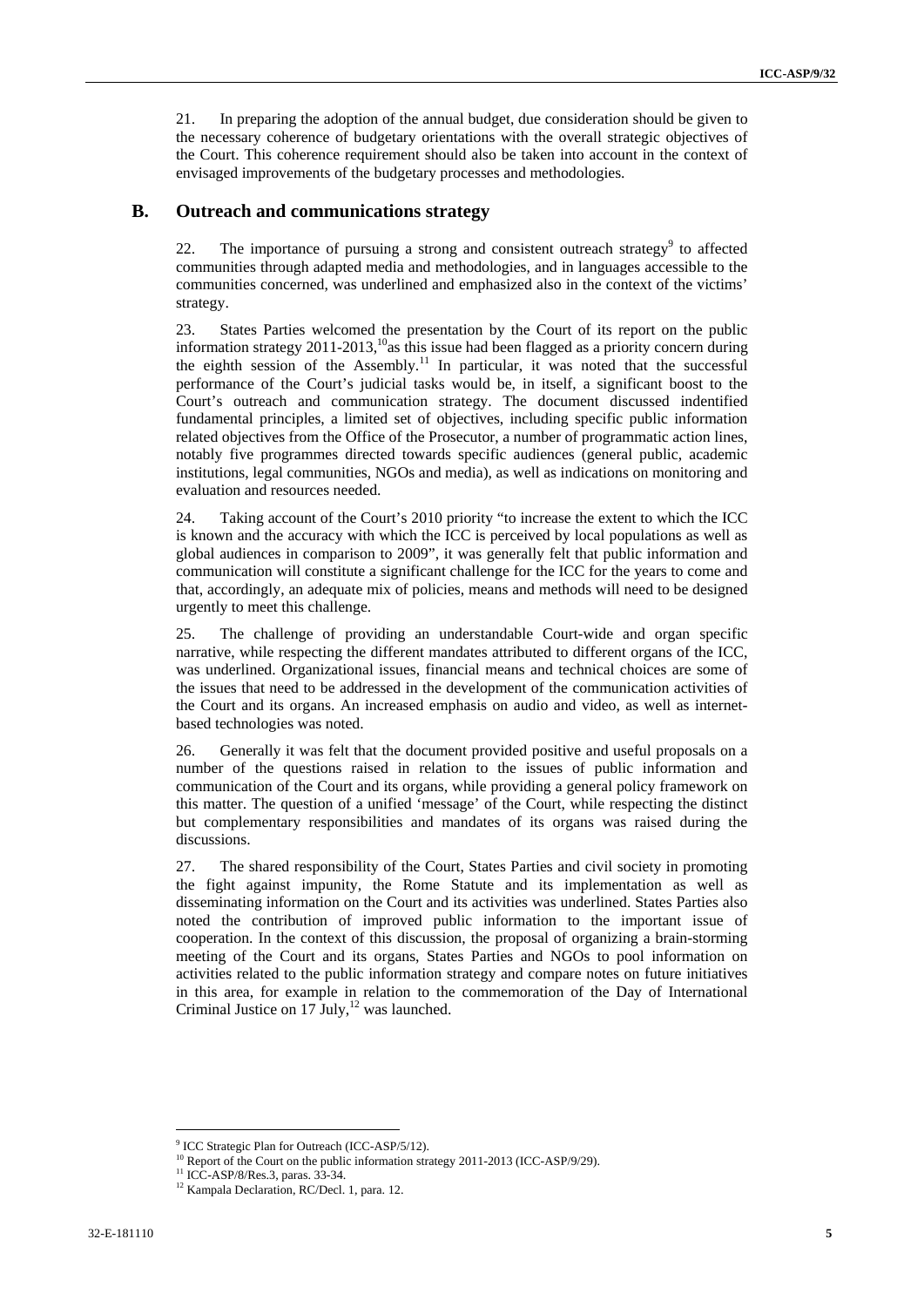### **C. Victims Strategy**

28. In order to contribute to developing a more strategic and prospective view on the implementation and review of the victims strategy presented in October  $2009<sup>13</sup>$  and other issues arising from the stocktaking exercise at the Kampala Review Conference, $14$  a separate facilitation was conducted by Ms. Miia Aro-Sànchez (Finland) and Ms. Elena Bornand (Chile), the outcomes of which have been brought to the attention of the Assembly.<sup>15</sup>

### **D. New emerging issues**

29. In view of the evolving role of the Court and changing framework conditions, the order of priorities may be changing and new issues emerging. The strategic planning process must be adaptable and flexible enough to take into account significant new developments which may have an impact on the Court's role and performance, including horizontal and trans-sectoral issues. States Parties need to be attentive in identifying and helping the Court to identify emerging issues in order to prepare in due time the adequate policy, organizational and financial response as required by changing circumstances. In the  $2010$  report on its activities,<sup>16</sup> the Court has for example determined, on the basis of a Court-wide risk management exercise commenced in 2008, that the identification of priority risks facing the Court and the approaches needed to manage these risks constitute a focus of attention for the period to come.

30. The Strategic Plan should not be a rigid straight-jacket but a flexible working tool helping the Court and States Parties in mastering early on new challenges. In this perspective, States Parties are willing to engage early on with the Court in informal consultations in order to provide a positive input to the process leading to the triennial update of the Strategic Plan envisaged in 2012 by the Court. The seven groups of priority risks identified through this exercise were assigned to inter-organ working groups in order to develop proposals on how the Court could best manage these risks and the adoption of a number of concrete measures in this respect is forthcoming. In due time, States Parties will want to be informed in general terms of the main results of this exercise and of the overall policy adopted by the Court in managing these risks. Concerning the issue of the localisation of Court activities which the Assembly had indentified as one of the strategic issues deserving priority attention<sup>17</sup> and which will therefore be kept under active review,<sup>18</sup> States Parties noted that the Court had engaged the process of defining its Strategy on Field Operations and they were ready to engage into a constructive dialogue with the Court on this important issue.

# **V. Conclusions and future approach**

31. Strategic planning is recognized both by the Court and States Parties as a useful and necessary management tool to help designing and orientating the medium- to long-term development of the Court and its activities. Its credibility depends largely on a real interaction between long term objectives and shorter term policies and budgetary/operational decision-making.

32. Great progress has been achieved in recent years in the definition and implementation of the Strategic Plan, on a general level, and of specific strategies in areas of priority importance for the development of the Court and its activities. This process must be completed, in the areas where strategic orientations are still missing, strengthened and, where necessary, adapted to new circumstances and new demands.

 <sup>13</sup> Report of the Court on the strategy in relation to victims (ICC-ASP/8/45). <sup>14</sup> RC/Res.2, adopted on 8 June 2010.

<sup>&</sup>lt;sup>14</sup> RC/Res.2, adopted on 8 June 2010.<br><sup>15</sup> See: Impact of the Rome Statute system on victims and affected communities - Draft informal summary by the focal points (RC/ST/V/1) and Report of the Bureau on the impact of the Rome Statute system on victims and affected communities (ICC-ASP/9/25).

<sup>16</sup> ICC-ASP/9/23.

<sup>&</sup>lt;sup>17</sup> ICC-ASP/5/Res.2, para. 3.

<sup>18</sup> ICC-ASP/8/Res.3, para. 36.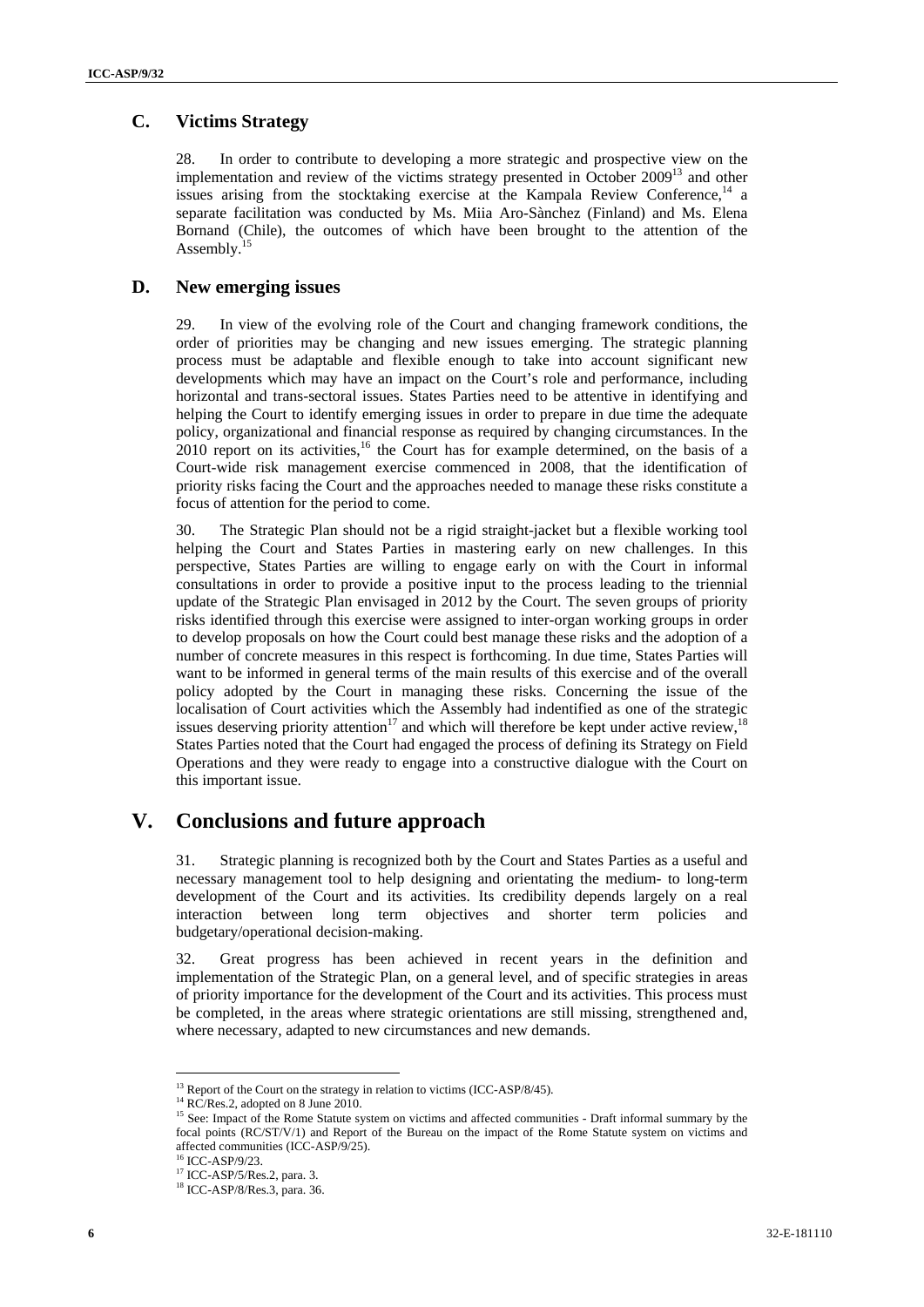33. In managing jointly this process – with the Court and States Parties playing fully their clearly defined specific roles – the quality of the dialogue established, based on early, reliable and useful information, is key.

34. In this perspective, the common pursuit of shared strategic objectives should continue to be strongly encouraged by the Assembly.

35. In view of the above, the Working Group proposes that the Assembly consider inclusion of the language contained in the annex in its resolution on Strengthening the International Criminal Court and the Assembly of States Parties ("the omnibus resolution").